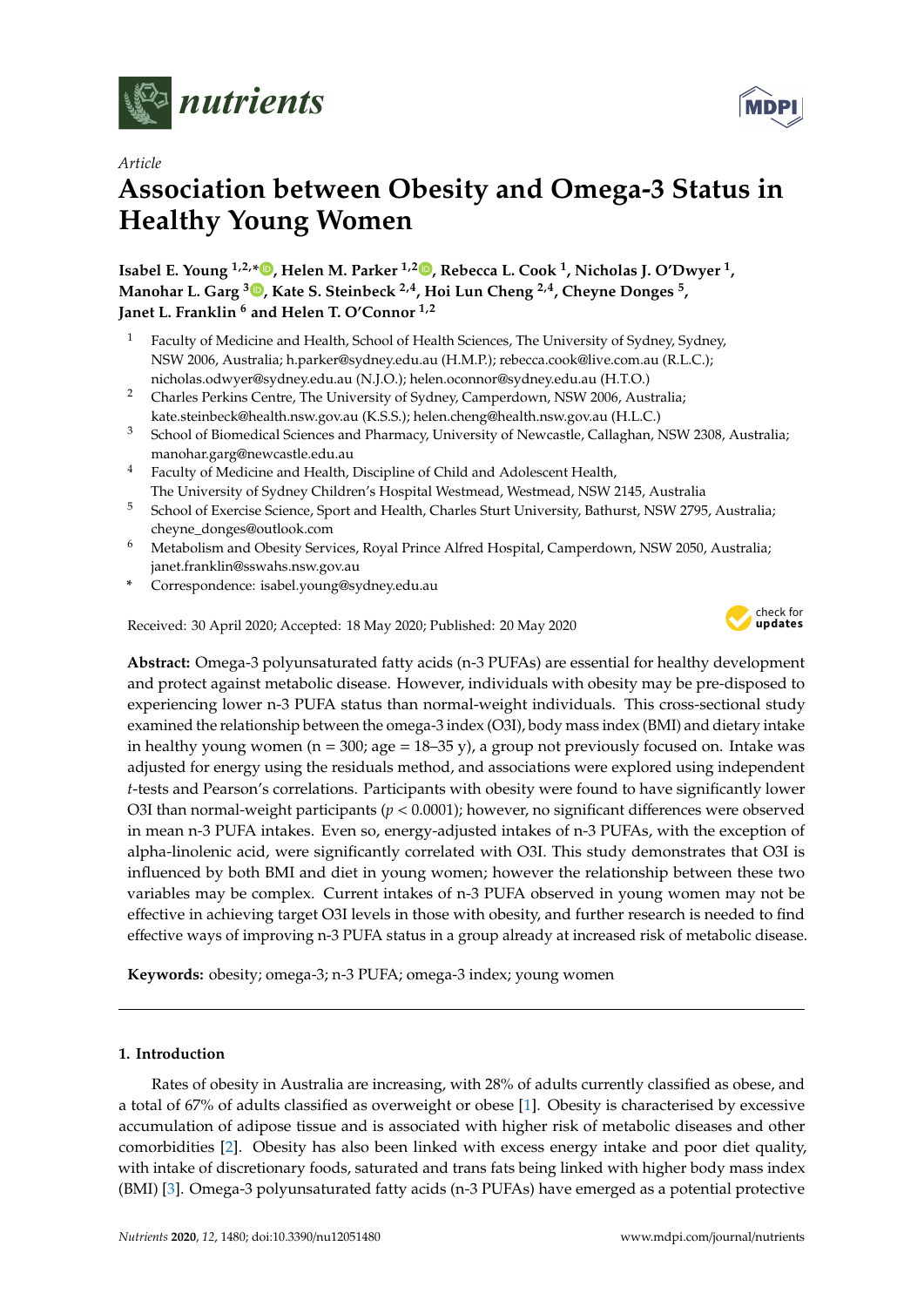nutrient against the cardiometabolic risks associated with obesity [\[4\]](#page-6-3), but higher BMI has also been linked with low omega-3 status among adults [\[5–](#page-6-4)[7\]](#page-7-0).

In humans, the synthesis of n-3 PUFAs cannot occur endogenously and there is poor conversion from parent fatty acids [\[8](#page-7-1)[–10\]](#page-7-2). Therefore, n-3 PUFAs, including alpha-linolenic acid (ALA), eicosapentaenoic acid (EPA), docosapentaenoic acid (DPA) and docosahexaenoic acid (DHA), are an important component of the human diet [\[8](#page-7-1)[,9\]](#page-7-3). n-3 PUFAs play key roles in growth and development, and also the maintenance of optimal health across all age groups [\[4](#page-6-3)[,11](#page-7-4)[,12\]](#page-7-5). The composition of fatty acid intake has been shown to influence the composition of phospholipids in the cell membrane, with a higher intake of n-3 PUFA leading to a greater proportion of n-3 PUFA in the cell membrane [\[13](#page-7-6)[,14\]](#page-7-7). This accumulation of n-3 PUFA is protective against metabolic diseases, can alter cell membrane function and metabolism, and decreases circulatory inflammatory markers [\[14–](#page-7-7)[19\]](#page-7-8). Previous research has also shown that a higher intake of n-3 PUFA may be beneficial in management of obesity, which is considered a chronic state of inflammation [\[20](#page-7-9)[,21\]](#page-7-10). In contrast, omega-6 polyunsaturated fatty acids (n-6 PUFAs) are pro-inflammatory [\[22\]](#page-7-11), with higher intakes being linked to increased incidence of obesity and metabolic diseases [\[23\]](#page-7-12).

Despite the importance of dietary n-3 PUFAs, young women typically consume less than half the amount that is expected to be protective against chronic disease [\[24–](#page-7-13)[26\]](#page-7-14), and only 10% of women of child-bearing age consume the recommended intake of DHA [\[27\]](#page-7-15). In addition to low n-3 PUFA intake, young women also gain weight at a more rapid rate than their older counterparts [\[28](#page-7-16)[,29\]](#page-8-0), making them a particularly vulnerable group for low n-3 PUFA status. Young women are also susceptible to metabolic diseases such as polycystic ovarian syndrome (PCOS) with insulin resistance and hyperandrogenism, potentially increasing vulnerability to low n-3 PUFA status [\[30](#page-8-1)[,31\]](#page-8-2). However, in contrast, some young women also take hormonal birth control, which can alter n-3 PUFA metabolism, potentially protecting them from low omega-3 status [\[31\]](#page-8-2). There is also an inherent difference between the sexes in the n-3 PUFA content of tissues [\[32,](#page-8-3)[33\]](#page-8-4), highlighting the need for focussed studies on young women.

The measurement of n-3 PUFA status is not typically undertaken as part of routine blood tests, but it can provide important information relevant to an individual's health. The omega-3 index (O3I), which is the proportion of EPA and DHA in erythrocyte cell membrane lipids, can assess medium-term body status (~3 months) of n-3 PUFAs and corresponds with body tissue levels of n-3 PUFA [\[14,](#page-7-7)[34–](#page-8-5)[36\]](#page-8-6). Previous work in other population groups found that a low O3I is associated with a higher BMI, waist circumference and weight [\[5,](#page-6-4)[37\]](#page-8-7), but this has not yet been examined in young women.

This study is a secondary analysis of the cross-sectional "Food Mood and Mind" study and aims to explore the association between O3I and BMI in healthy young women.

#### **2. Materials and Methods**

## *2.1. Study Design and Participants*

The Food Mood and Mind study [\[38,](#page-8-8)[39\]](#page-8-9) was a cross-sectional study that recruited a convenience sample (target n = 300) of young (18–35 y) healthy weight (HW) (n = 150; BMI: 18.5–24.9 kg/m<sup>2</sup>) and obese weight (OB) (n = 150; BMI:  $\geq$ 30 kg/m<sup>2</sup>) women. Participants were recruited from both urban and rural areas of New South Wales, with one third recruited from a major rural centre (Bathurst;  $n = 100$ ; 50% HW, 50% OB). The study was approved by the Human Research Ethics Committees linked to local health district services and participating universities (protocol numbers: 2014/050, X10-0259 and HREC/10/RPAH/455).

## *2.2. Inclusion and Exclusion Criteria*

Participants who were healthy and had a BMI within either the normal or obese weight category according to the WHO guidelines (BMI 18.5–24.9 and  $\geq$ 30 kg/m<sup>2</sup>, respectively) [\[40\]](#page-8-10) were eligible. Participants were excluded if they had significant medical conditions (cardiovascular, renal or metabolic disease including type 2 diabetes, malignancies), were pregnant or breastfeeding, currently using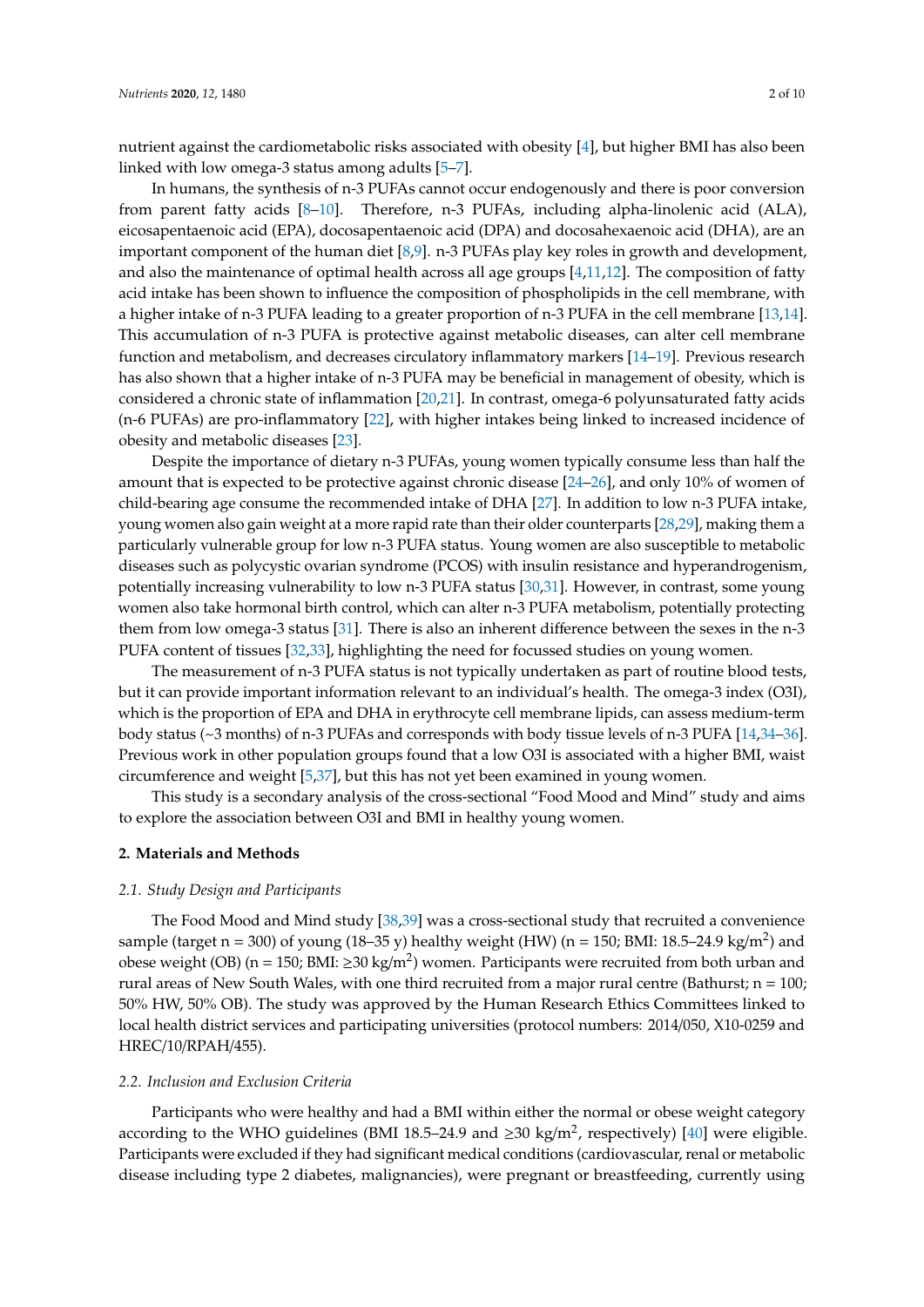medications or substances that are known to alter mood, or inadequate facility in spoken and written English. Participants were screened for eligibility via telephone using a standardised proforma and written informed consent was obtained prior to participation in the study.

Participants with incomplete data sets ( $n = 23$ ), those who were extreme energy reporters (<3280 kJ,  $>19,500$  kJ per day; n = 12) [\[41](#page-8-11)[,42\]](#page-8-12) or those whose C-reactive protein exceeded 10 mg/L, indicating the possibility of an underlying disease or infection not known to the participant (n = 20) [\[43\]](#page-8-13), were excluded in a stepwise manner ( $n = 55$ ).

## *2.3. Data Collection*

The data collected included anthropometric measures, a validated food frequency questionnaire (FFQ) and a fasting blood sample.

## 2.3.1. Anthropometry

Participants wore light clothing and no shoes for anthropometric data collection. Weight was recorded on an electronic digital platform scale (PW-200KGL, Thebarton, Adelaide, Australia) to the nearest 0.1 kg. Height was recorded in duplicate with a stadiometer (213 portable stadiometer; SECA, Hamburg, Germany) to the nearest 0.1 cm. Waist circumference was recorded in duplicate to the nearest 0.1 cm at the mid-point between the lowest rib and the iliac crest using a retractable metal tape (Lufkin W606PM; Cooper Industries, Sparks, NV, USA) according to the International Diabetes Federation Guidelines [\[44\]](#page-8-14). Instruments used for measurements were calibrated and methods validated internally (height and weight) or externally (waist circumference).

## 2.3.2. Blood Collection and Biochemical Analysis

A fasting (12 h) blood draw was collected, from which O3I was analysed in a university laboratory via trans-esterification of the washed erythrocyte fraction of blood, and gas chromatography using a fixed carbon-silica column 30 m  $\times$  0.25 mm (DB-225) (J and W Scientific) [\[45\]](#page-8-15). The O3I was used as an indicator of overall body n-3 PUFA status and was calculated as the percentage of EPA plus DHA as a proportion of total erythrocyte membrane fatty acids [\[35,](#page-8-16)[45,](#page-8-15)[46\]](#page-8-17).

#### 2.3.3. Food Frequency Questionnaire (FFQ)

Habitual dietary intake was measured using a semi-quantitative FFQ (the Dietary Questionnaire for Epidemiological Studies Version 2) [\[47\]](#page-8-18), which has been validated for use in the Australian population [\[48\]](#page-8-19). The FFQ includes 74 food items and allows respondents to select an estimate of their usual portion size for the consumption of common foods and beverages (including alcohol). Analysis of the FFQ was automated and performed by the Cancer Council of the state of Victoria, with results provided as average daily intake of each food/beverage item (grams) and daily total energy and nutrient intakes.

Intake of each of the food groups was determined using the Australian Guide to Healthy Eating (AGHE) [\[49\]](#page-8-20). Individual food items were grouped according to the AGHE and their total weight divided by their standard serve size (grams) to provide total serves per day. Nutrient and food group data were adjusted for total energy intake using the residuals model [\[50\]](#page-8-21).

#### 2.3.4. Additional Data Collection

Participant characteristics collected included ethnicity, years of education, level of completed education, use of the oral contraceptive pill (OCP) and geographic location (urban/rural). The International Physical Activity Question (IPAQ)—Short Form, an internationally validated tool, was used to estimate physical activity in Metabolic Equivalent of Task (MET)—minutes per week [\[51\]](#page-9-0).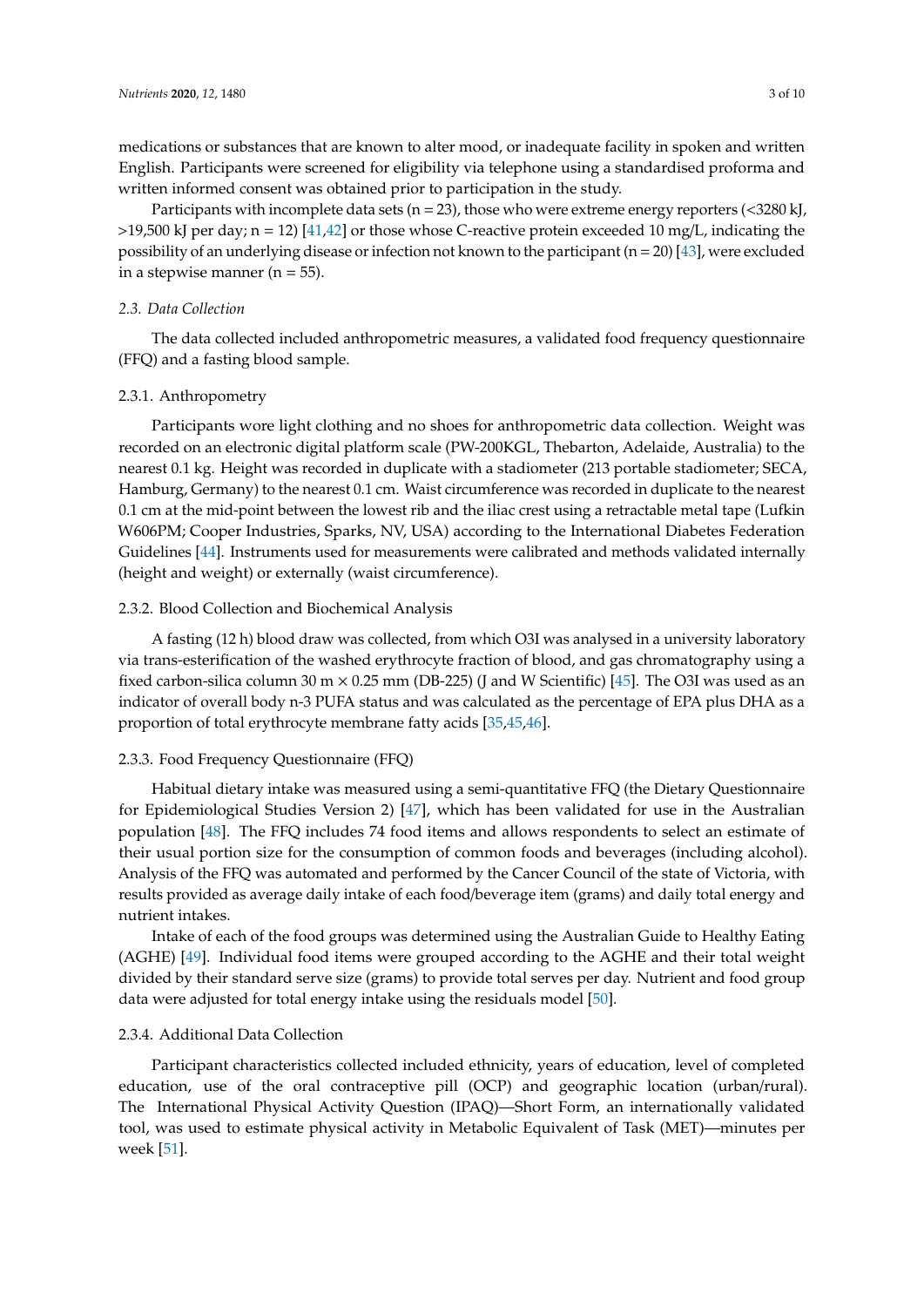Data were collated and screened prior to analysis.

Associations between variables were investigated using correlational and multiple regression analyses for the entire cohort and for the HW and OB groups separately. Independent samples t-tests were used to compare participant characteristics between HW and OB groups. The O3I was compared between HW and OB groups using one-way analyses of variance (ANOVAs), extended to analyses of covariance (ANCOVAs) with energy-adjusted intakes for total n-3 PUFA, DHA, EPA, DPA and ALA as covariates. BMI was analysed across quartiles of the O3I and erythrocyte n-3 PUFA via ANOVA with planned trend contrasts. The effect of fish oil supplements was analysed for HW and OB groups via two-way ANOVA. Statistical significance was set at *p* < 0.05. Tukey post hoc tests were used to identify the locus of significant effects detected on ANOVA or ANCOVA. All analyses were completed using Statistica (v.13, TIBCO Software Inc., CA, USA.).

## **3. Results**

The cross-sectional study recruited 299 healthy young women (18–35 y), of whom  $n = 244$  with complete data sets for the outcomes of interest were included in all statistical analyses. Participants were classified as either OB or HW based on BMI. Their characteristics are summarised in Table [1.](#page-3-0)

<span id="page-3-0"></span>

| Characteristic            | Total Group $(n = 244)$ | $HW (n = 138)$  | $OB (n = 106)$  | $p$ -Value $*$ |  |
|---------------------------|-------------------------|-----------------|-----------------|----------------|--|
| Age (years)               | $25.7 \pm 5.1$          | $24.8 \pm 4.6$  | $26.8 \pm 5.4$  | 0.002          |  |
| Location $(n, %)$         |                         |                 |                 |                |  |
| Urban                     | 165                     | 96              | 69              | 0.46           |  |
| Rural                     | 79                      | 42              | 37              |                |  |
| Years of education        | $16.2 \pm 2.2$          | $16.6 \pm 2.2$  | $15.8 \pm 2.1$  | 0.009          |  |
| BMI (kg/m <sup>2</sup> )  | $27.4 \pm 7.3$          | $21.8 \pm 1.7$  | $34.8 \pm 4.6$  | < 0.001        |  |
| Waist                     | $82.4 \pm 16.9$         | $69.5 \pm 4.4$  | $99.1 \pm 11.5$ | < 0.001        |  |
| circumference (cm)        |                         |                 |                 |                |  |
| Biochemistry <sup>1</sup> |                         |                 |                 |                |  |
| $O3I$ (%)                 | $6.4 \pm 1.6$           | $6.7 \pm 1.5$   | $5.9 \pm 1.5$   | < 0.001        |  |
| $n-3$ PUFA $(\% )$        | $11.2 \pm 2.9$          | $12.3 \pm 3.0$  | $9.8 \pm 2.1$   | < 0.001        |  |
| ALA $(%)$                 | $0.31 \pm 0.18$         | $0.33 \pm 0.18$ | $0.28 \pm 0.18$ | 0.070          |  |
| EPA $(%)$                 | $0.94 \pm 0.40$         | $0.93 \pm 0.44$ | $0.96 \pm 0.34$ | 0.61           |  |
| DPA $(\% )$               | $4.6 \pm 2.1$           | $5.3 \pm 2.3$   | $3.6 \pm 1.2$   | < 0.001        |  |
| DHA $(\% )$               | $5.4 \pm 1.4$           | $5.8 \pm 1.3$   | $4.9 \pm 1.4$   | < 0.001        |  |
| $CRP$ (mg/L)              | $2.3 \pm 2.4$           | $1.2 \pm 1.4$   | $3.7 \pm 2.6$   | < 0.001        |  |
| Intake                    |                         |                 |                 |                |  |
| ALA (mg/day)              | $1018 \pm 513$          | $958 \pm 458$   | $1095 \pm 569$  | 0.04           |  |
| EPA (mg/day)              | $129 \pm 147$           | $130 \pm 156$   | $128 \pm 135$   | 0.91           |  |
| DPA (mg/day)              | $48 \pm 41$             | $47 \pm 43$     | $48 \pm 37$     | 0.78           |  |
| DHA (mg/day)              | $278 \pm 288$           | $277 \pm 305$   | $279 \pm 265$   | 0.95           |  |

**Table 1.** Characteristics of OB and HW participants.

Data reported as mean ± standard deviation. \* *p*-value for HW versus OB, significance set at *p* < 0.05; *t*-test for continuous data, chi-square test for categorical data;  $<sup>1</sup>$  data for erythrocyte fatty acids are presented as proportion of</sup> total erythrocyte fatty acids. Abbreviations: OB, obese weight; HW, healthy weight; BMI, body mass index; O3I, omega-3 index; n-3 PUFA, n-3 polyunsaturated fatty acids; ALA, alpha linolenic acid; EPA, eicosapentaenoic acid; DPA, docosapentaenoic acid; DHA, dosocahexaenoic acid; CRP, C-reactive protein.

Participants were aged 18–35 y with the OB group being slightly older on average than the HW group. As anticipated, mean BMI and waist circumference were significantly different between the OB and HW groups. CRP was significantly higher in the OB group. Intakes of EPA, DPA and DHA were not different between the groups; however, OB participants had a significantly higher intake of ALA.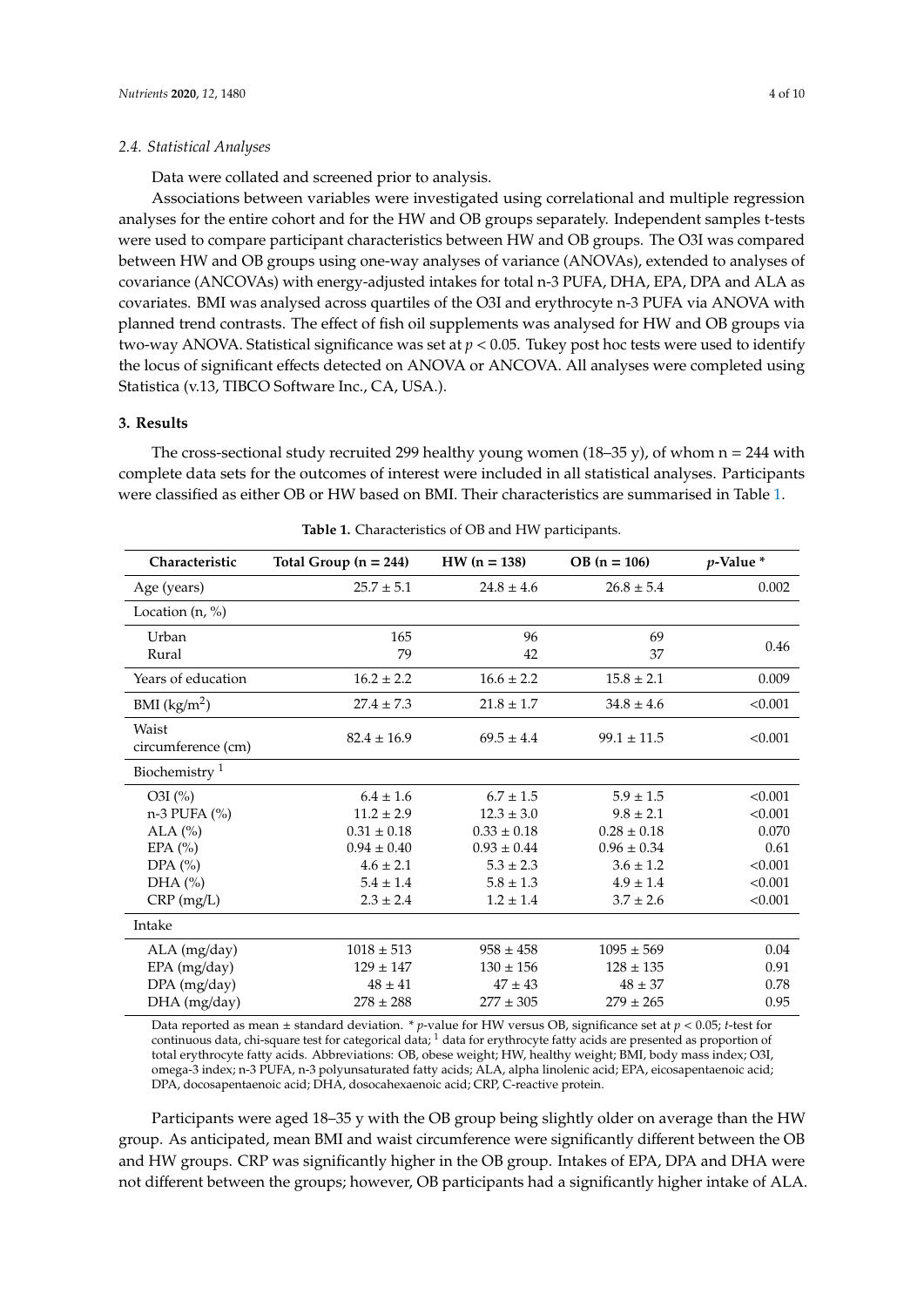Only 40.6% of the entire cohort met suggested dietary targets (SDT) for n-3 PUFAs and there was no significant difference in the proportion of women in the HW and OB groups meeting the SDT [\[52\]](#page-9-1).

O3I and n-3 PUFA were significantly different between the OB and HW groups, with the O3I and n-3 PUFA were significantly different between the OB and HW groups, with the participants with obesity having a lower O3I and overall levels of erythrocyte n-3 PUFA than HW participants with obesity having a lower O3I and overall levels of erythrocyte n-3 PUFA than HW participants. Indeed, a clear linear trend (*p* < 0.0001) was observed of decreasing BMI across increasing participants. Indeed, a clear linear trend (*p* < 0.0001) was observed of decreasing BMI across partiles of both O3I and erythrocyte n-3 PUFA (Figure [1a](#page-4-0),b). The group differences remained significant (*p* < 0.001) when adjusted (both separately and together) for energy-adjusted intakes of remained significant (*p* < 0.001) when adjusted (both separately and together) for energy-adjusted ergenerum (Frontein) metering actor (Corrody management) and the carriery and strength and strength and the relationship between O3I between 03 CH<sub>2</sub>, 2014, 2014, 2016 and 1220 at twentiers, engageding and the conditional processes and obesity is independent of total intake of n-3 fatty acids and individual n-3 PUFAs.

<span id="page-4-0"></span>

Figure 1. Mean BMI across quartile groups of (a) O3I, and (b) erythrocyte n-3 PUFA (means  $\pm$ standard errors).

significantly positively correlated with n-3 PUFA status in both the HW and OB groups. ALA was  $s_1$  groups. The HW and OB groups. Although the HW and OB groups. Also groups. Also groups. Also groups. Also groups. Also groups. Also groups. Also groups. Also groups. Also groups. Also groups. Also groups. Also groups energy-adjusted intake and biochemistry was stronger in HW participants than OB participants, energy-adjusted interaction  $\epsilon$  and  $\epsilon$  and  $\epsilon$  and  $\epsilon$  and  $\epsilon$  and  $\epsilon$  and  $\epsilon$  and  $\epsilon$  participants that the impact of  $\alpha$   $\geq$  DIEA intelse may be democracies in Hividuals with elective suggesting that the impact of n-3 PUFA intake may be dampened in individuals with obesity. suggesting that the impact of n-3 PUFA intake may be dampened in individuals with obesity. As shown in Table [2,](#page-4-1) when adjusted for energy intake, intake of EPA, DPA and DHA was

<span id="page-4-1"></span>

|                        | $HW (n = 138)$  |             | $OB (n = 106)$  |             |
|------------------------|-----------------|-------------|-----------------|-------------|
| Energy-Adjusted Intake | O <sub>3I</sub> | n-3 PUFA    | O <sub>3I</sub> | n-3 PUFA    |
| $ALA$ (mg/day)         | $r = -0.15$     | $r = -0.08$ | $r = -0.17$     | $r = -0.11$ |
|                        | $p = 0.086$     | $p = 0.345$ | $p = 0.085$     | $p = 0.282$ |
| $EPA$ (mg/day)         | $r = 0.42$      | $r = 0.27$  | $r = 0.37$      | $r = 0.19$  |
|                        | p < 0.001       | $p = 0.001$ | p < 0.001       | $p = 0.048$ |
| $DPA$ (mg/day)         | $r = 0.44$      | $r = 0.27$  | $r = 0.44$      | $r = 0.24$  |
|                        | p < 0.001       | $p = 0.001$ | p < 0.001       | $p = 0.014$ |
| $DHA$ (mg/day)         | $r = 0.42$      | $r = 0.26$  | $r = 0.37$      | $r = 0.19$  |
|                        | p < 0.001       | $p = 0.002$ | p < 0.001       | $p = 0.049$ |

Table 2. Correlations between energy-adjusted n-3 PUFA intake and O3I and n-3 PUFA.

*p* Data presented: *r*-value (Pearson's correlation) for relationship between intake of n-3 PUFA and erythrocyte fatty  $\frac{1}{2}$ 3 Index; n-3 PUFA, n-3 polyunsaturated fatty acids; ALA, alpha-linolenic acid; EPA, eicosapentaenoic acid; DPA, *p* < 0.001 *p* = 0.001 *p* < 0.001 *p* = 0.048 docosapentaenoic acid; DHA, docosahexaenoic acid. acid composition; significance set at *p* < 0.05. Abbreviations: HW, healthy weight; OB, obese weight; O3I, Omega

The O3I was not found to be significantly affected by use of the oral contraceptive pill ( $p = 0.90$ ;  $p = 62$  using, n = 151 not using). However, although reported by only a few participants (n = 11), taking fish oil supplements resulted in a significantly higher mean O3I across the entire cohort ( $p = 0.024$ ). Post hoc tests showed that within the HW group, those taking fish oil supplements (n = 5) had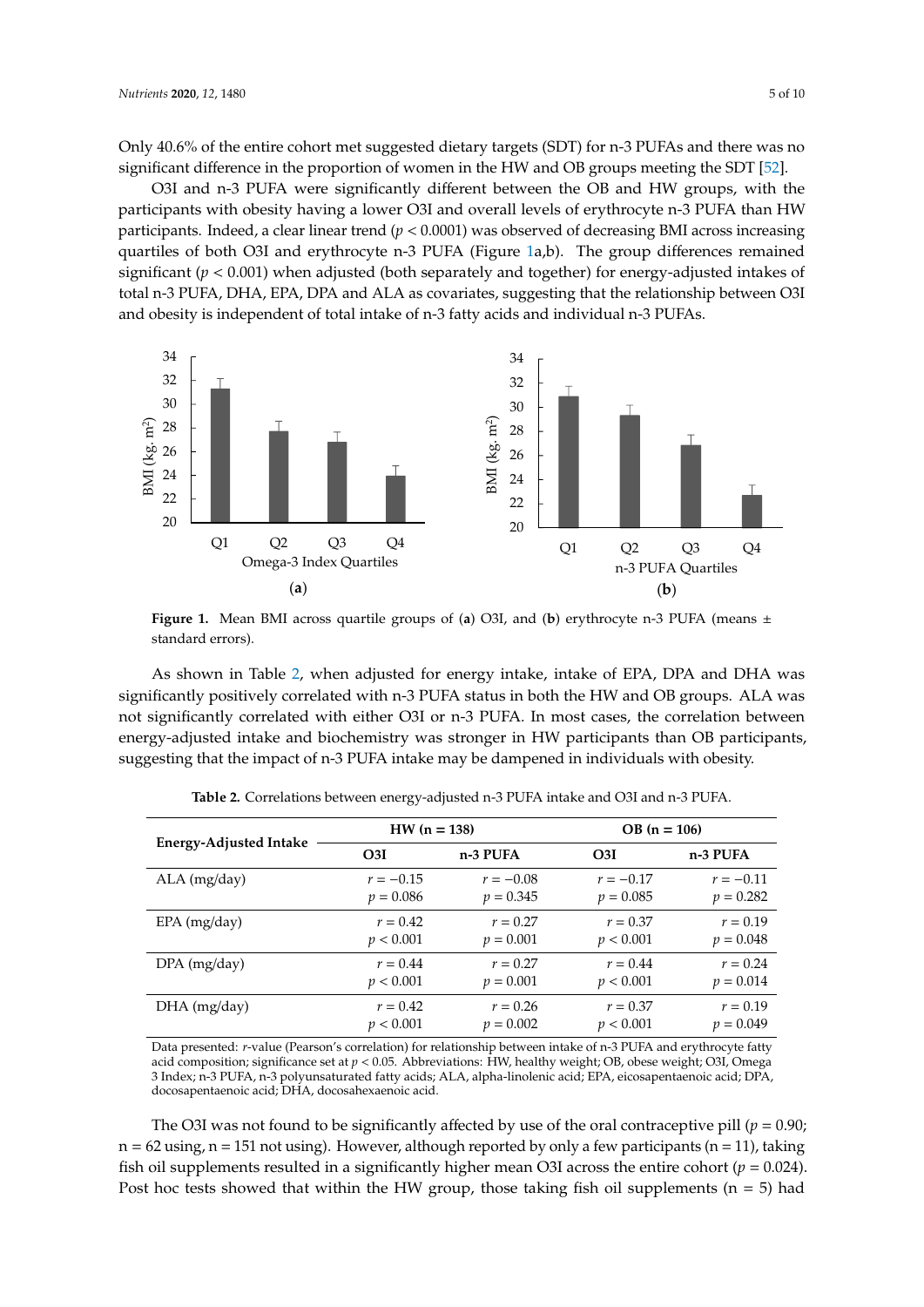significantly higher O3I ( $p = 0.002$ ) compared with those not taking supplements ( $n = 133$ ); whereas in the OB group, there was no significant difference between those taking ( $n = 6$ ) and those not taking  $(n = 100)$  supplements  $(p = 0.99)$ .

#### **4. Discussion**

In this cross-sectional study, O3I was significantly negatively associated with BMI, waist circumference and CRP in healthy young women (18–35 y). These relationships were also found to be independent of n-3 PUFA intake and, as the participants reported being healthy with no comorbidities, independent of other health concerns. These results suggest that there may be altered metabolic pathways in the absorption, utilisation and/or storage of n-3 PUFA in people with obesity leading to lower omega-3 status.

This relationship between omega-3 status and bodyweight status has been shown previously in other population groups including older adults, children and adolescents. These studies also found a significant negative correlation between increased BMI or weight status and omega-3 status (either plasma n-3 PUFA or O3I) [\[5](#page-6-4)[–7,](#page-7-0)[37,](#page-8-7)[53,](#page-9-2)[54\]](#page-9-3). Whilst the mechanism for this negative relationship between body dimensions and O3I is not yet fully understood, it has been suggested that there may be altered metabolic pathways in individuals with obesity [\[55](#page-9-4)[–59\]](#page-9-5), resulting in lower plasma n-3 PUFA or perhaps lower uptake into target body tissues such as erythrocyte membranes [\[60\]](#page-9-6). The reverse has also been suggested whereby a higher omega-3 status may be protective against obesity, as n-3 PUFA increases basal fat oxidation, in turn reducing overall fat mass and BMI [\[56\]](#page-9-7). Indeed, a high intake of n-3 PUFA has previously been shown to be negatively associated with central adiposity and presence of obesity [\[61\]](#page-9-8). Proposed mechanisms for omega-3 as protective against obesity include the anti-inflammatory effect of n-3 PUFA [\[12\]](#page-7-5), which may lead to prevention of the low-grade chronic inflammation that is often found in conditions of excess adiposity such as obesity and which contributes to raised cardiometabolic risk [\[62\]](#page-9-9). n-3 PUFA has also been shown to affect appetite regulation, increasing satiety in overweight and obese individuals during weight loss [\[63\]](#page-9-10). However, while it is unknown whether the presence of obesity or low n-3 PUFA status comes first, this decreased omega-3 status in individuals with obesity may further pre-dispose them to metabolic diseases including increased inflammation.

Whilst energy-adjusted intakes of n-3 PUFAs, except ALA, were correlated with both O3I and total erythrocyte n-3 PUFA, the relationship between BMI and omega-3 status remained significant when intake was accounted for as a covariate, suggesting an independent effect of obesity on omega-3 status, over and above dietary intake. Similar results have also been shown in children, where BMI *z*-scores were found to be significantly negatively associated with total n-3 PUFA and DHA despite the children with higher BMI *z*-scores having a higher intake of fatty acids including n-3 PUFA [\[53\]](#page-9-2). This suggests that, in individuals with obesity, a higher intake of n-3 PUFA may not result in a significant increase in O3I, or a given intake of n-3 PUFA may have a smaller effect on O3I than in a HW individual. This idea is further supported by the results of the present study where taking fish oil supplements was associated with significantly higher n-3 PUFA status in healthy-weight, but not in obese-weight participants. However, only 11 participants reported taking fish oil supplements, and further research is warranted to test this finding in a larger sample. Whilst it has previously been shown that supplementation can improve n-3 PUFA status in healthy individuals [\[64\]](#page-9-11), other studies have also found that "priming" the body with supplemental omega-3 prior to a weight loss program can result in enhanced weight loss [\[21\]](#page-7-10), indicating there may yet be an effect of increasing dietary intake of omega-3 in those with obesity that may not be perceptible via changes to O3I.

In the current study, use of the oral contraceptive pill (OCP) was not found to significantly alter O3I. This contradicts evidence that shows that the progesterone released by the OCP to mimic constant luteal conditions can cause an upregulation of n-6 PUFA conversion to n-3 PUFA [\[31\]](#page-8-2). However, in our study, OCP use data were incomplete, and participants were not asked to identify the composition or specific brand of OCP they were using nor the length of time they had been on the OCP, and consistency of use was also not collected.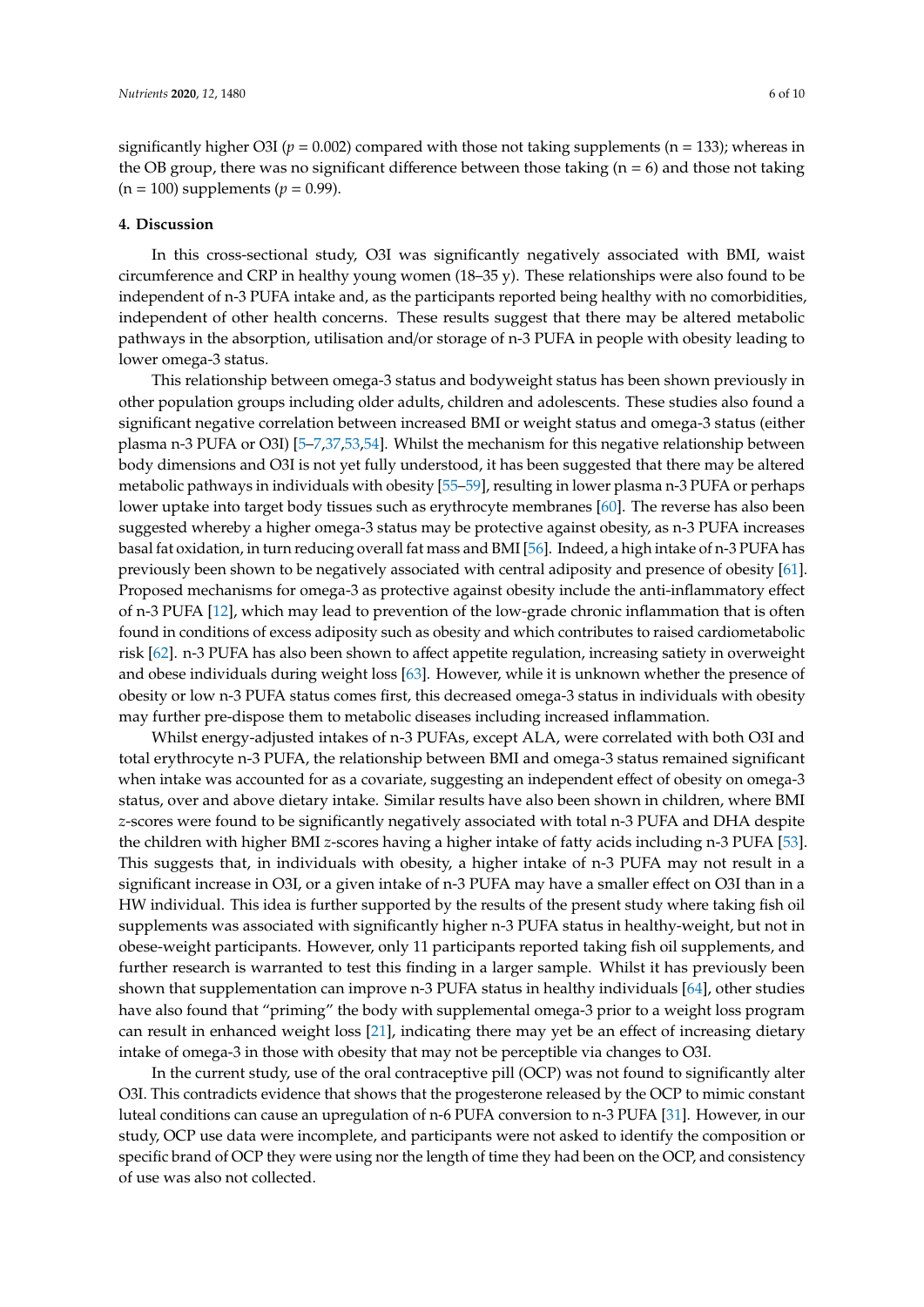Strengths of this research include the use of O3I, with previous studies instead using plasma n-3 PUFA or serum phospholipid fatty acids, which are highly influenced by recent diet [\[14\]](#page-7-7). The strength of using O3I lies in its being unaffected by previous-day dietary intake and its relative stability over time, and hence it is considered to be indicative of n-3 PUFA status and intake over a three-month period [\[34,](#page-8-5)[35\]](#page-8-16). The participants of this study were healthy, decreasing the effect of possible health-related confounders. Women who were currently pregnant, breastfeeding or less than 6 months post-partum were also excluded, eliminating the effect that pregnancy may have on n-3 PUFA status, metabolism and in vivo synthesis [\[65](#page-9-12)[,66\]](#page-9-13). Limitations of this study include the self-reported nature of dietary intake, with food frequency questionnaires commonly being associated with both over- and underestimation of dietary intake [\[67](#page-9-14)[–69\]](#page-9-15). Whilst women were screened for metabolic disease and medical conditions, they were not tested for PCOS, which can often go undiagnosed and may have impacted n-3 PUFA status in the young women [\[30](#page-8-1)[,31](#page-8-2)[,70\]](#page-9-16). Furthermore, while we collected anthropometry data including BMI and waist circumference, more in-depth body composition data would have yielded information about adipose tissue volumes. This may contribute to differences observed in erythrocyte omega-3 due to the increased volume of distribution for fatty acids absorbed from the diet, and therefore a lower apparent blood status of omega-3 in those with larger adipose tissue stores.

## **5. Conclusions**

This research supports the current literature whereby individuals with overweight or obesity have significantly lower O3I or n-3 PUFA status than their healthy-weight counterparts. In healthy young women, this relationship between BMI and O3I was found to be independent of n-3 PUFA intake. Participants taking fish oil supplements were found to have significantly higher O3I than those who did not, suggesting their importance in maintaining a higher level of n-3 PUFA in cell membranes. However, this effect was primarily observed in healthy-weight individuals, and the effect of omega-3 supplements in participants with obesity was less clear. Further research is necessary to elucidate the mechanisms by which increased BMI and obesity affect n-3 PUFA status, and how this relates to risks of metabolic disease among individuals with obesity.

**Author Contributions:** Conceptualization, R.L.C., N.J.O., K.S.S. and H.T.O.; Data curation, H.M.P., R.L.C., H.L.C., C.D., J.L.F. and H.T.O.; Formal analysis, I.E.Y., H.M.P. and N.J.O.; Writing—original draft, I.E.Y. and N.J.O.; Writing—review & editing, I.E.Y., H.M.P., R.L.C., N.J.O., M.L.G., K.S.S. and J.L.F. All authors have read and agreed to the published version of the manuscript.

**Funding:** Meat and Livestock Australia funded the original data collection for the Food, Mood and Mind Study.

**Conflicts of Interest:** The authors declare no conflict of interest. The funders had no role in the design of this study, analysis, or interpretation of data; in writing the manuscript; or in the decision to publish the results.

## **References**

- <span id="page-6-0"></span>1. Australian Bureau of Statistics. Overweight and Obesity. Available online: https://[www.abs.gov.au](https://www.abs.gov.au/ausstats/abs@.nsf/Lookup/by%20Subject/4364.0.55.001~2017-18~Main%20Features~Overweight%20and%20obesity~90)/ ausstats/abs@.nsf/Lookup/by%20Subject/[4364.0.55.001~2017-18~Main%20Features~Overweight%20and%](https://www.abs.gov.au/ausstats/abs@.nsf/Lookup/by%20Subject/4364.0.55.001~2017-18~Main%20Features~Overweight%20and%20obesity~90) [20obesity~90](https://www.abs.gov.au/ausstats/abs@.nsf/Lookup/by%20Subject/4364.0.55.001~2017-18~Main%20Features~Overweight%20and%20obesity~90) (accessed on 29 March 2019).
- <span id="page-6-1"></span>2. Blüher, M. Adipose tissue dysfunction contributes to obesity related metabolic diseases. *Best Pract. Res. Clin. Endocrinol. Metab.* **2013**, *27*, 163–177. [\[CrossRef\]](http://dx.doi.org/10.1016/j.beem.2013.02.005) [\[PubMed\]](http://www.ncbi.nlm.nih.gov/pubmed/23731879)
- <span id="page-6-2"></span>3. Swinburn, B.A.; Caterson, I.; Seidell, J.C.; James, W.P.T. Diet, nutrition and the prevention of excess weight gain and obesity. *Public Health Nutr.* **2004**, *7*, 123–146. [\[CrossRef\]](http://dx.doi.org/10.1079/PHN2003585) [\[PubMed\]](http://www.ncbi.nlm.nih.gov/pubmed/14972057)
- <span id="page-6-3"></span>4. Swanson, D.; Block, R.; Mousa, S.A. Omega-3 fatty acids EPA and DHA: Health benefits throughout life. *Adv. Nutr. (Bethesda)* **2012**, *3*, 1–7. [\[CrossRef\]](http://dx.doi.org/10.3945/an.111.000893) [\[PubMed\]](http://www.ncbi.nlm.nih.gov/pubmed/22332096)
- <span id="page-6-4"></span>5. Micallef, M.; Munro, I.; Phang, M.; Garg, M. Plasma n-3 polyunsaturated fatty acids are negatively associated with obesity. *Br. J. Nutr.* **2009**, *102*, 1370–1374. [\[CrossRef\]](http://dx.doi.org/10.1017/S0007114509382173) [\[PubMed\]](http://www.ncbi.nlm.nih.gov/pubmed/19454127)
- 6. Mingay, E.; Veysey, M.; Lucock, M.; Niblett, S.; King, K.; Patterson, A.; Garg, M. Sex-dependent association between omega-3 index and body weight status in older Australians. *J. Nutr. Intermed. Metab.* **2016**, *5*, 70–77. [\[CrossRef\]](http://dx.doi.org/10.1016/j.jnim.2016.04.001)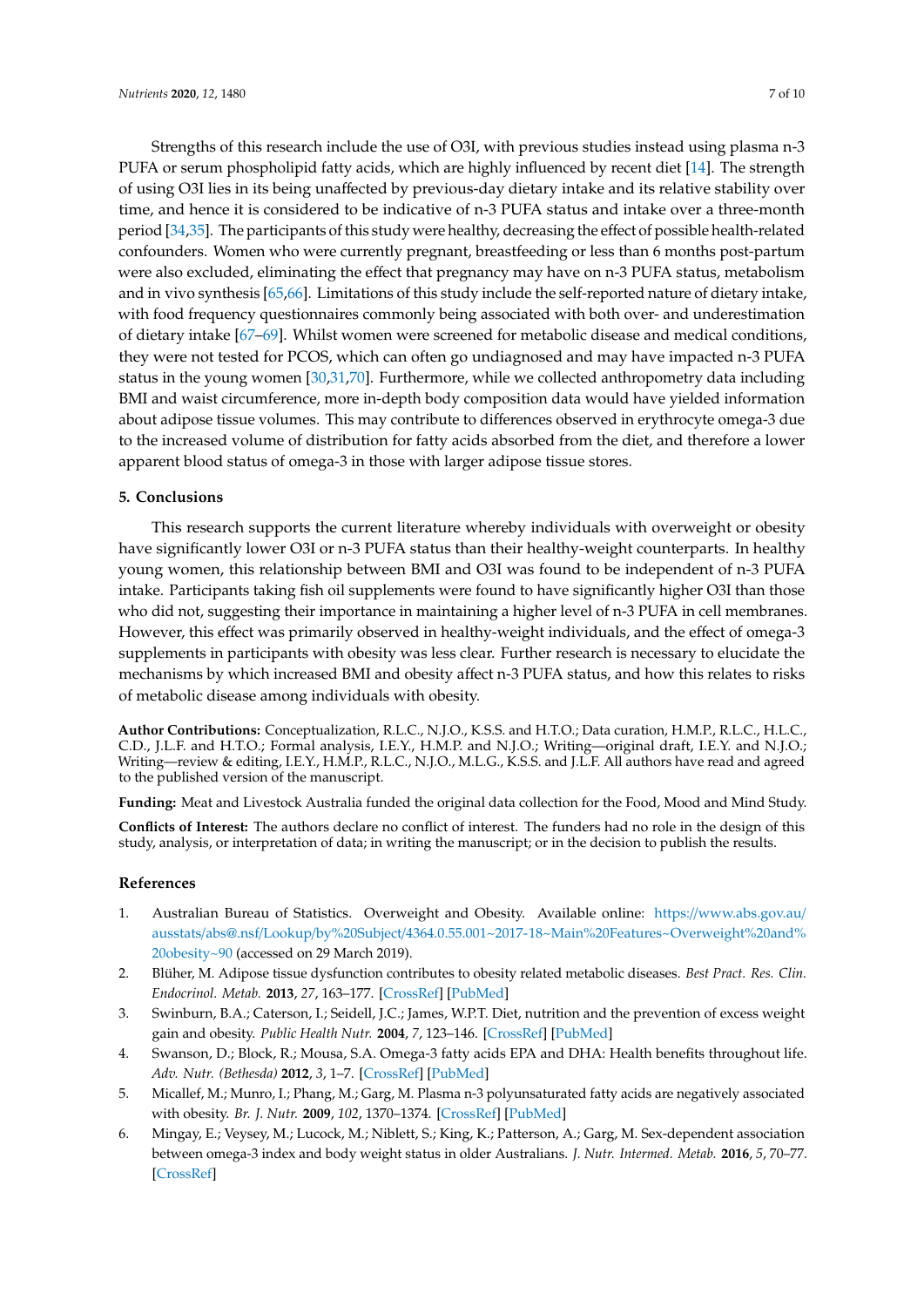- <span id="page-7-0"></span>7. Cazzola, R.; Rondanelli, M.; Russo-Volpe, S.; Ferrari, E.; Cestaro, B. Decreased membrane fluidity and altered susceptibility to peroxidation and lipid composition in overweight and obese female erythrocytes. *J. Lipid Res.* **2004**, *45*, 1846–1851. [\[CrossRef\]](http://dx.doi.org/10.1194/jlr.M300509-JLR200)
- <span id="page-7-1"></span>8. Burdge, G.C.; Wootton, S.A. Conversion of α-linolenic acid to eicosapentaenoic, docosapentaenoic and docosahexaenoic acids in young women. *Br. J. Nutr.* **2002**, *88*, 411–420. [\[CrossRef\]](http://dx.doi.org/10.1079/BJN2002689) [\[PubMed\]](http://www.ncbi.nlm.nih.gov/pubmed/12323090)
- <span id="page-7-3"></span>9. Burdge, G.C.; Jones, A.E.; Wootton, S.A. Eicosapentaenoic and docosapentaenoic acids are the principal products of alpha-linolenic acid metabolism in young men. *Br. J. Nutr.* **2002**, *88*, 355–363. [\[CrossRef\]](http://dx.doi.org/10.1079/BJN2002662)
- <span id="page-7-2"></span>10. Jeromson, S.; Gallagher, I.; Galloway, S.; Hamilton, D. Omega-3 Fatty Acids and Skeletal Muscle Health. *Mar. Drugs* **2015**, *13*, 6977–7004. [\[CrossRef\]](http://dx.doi.org/10.3390/md13116977)
- <span id="page-7-4"></span>11. Luchtman, D.W.; Song, C. Cognitive enhancement by omega-3 fatty acids from child-hood to old age: Findings from animal and clinical studies. *Neuropharmacology* **2013**, *64*, 550–565. [\[CrossRef\]](http://dx.doi.org/10.1016/j.neuropharm.2012.07.019)
- <span id="page-7-5"></span>12. Calder, P.C. Very long chain omega-3 (n-3) fatty acids and human health. *Eur. J. Lipid Sci. Technol.* **2014**, *116*, 1280–1300. [\[CrossRef\]](http://dx.doi.org/10.1002/ejlt.201400025)
- <span id="page-7-6"></span>13. Stillwell, W.; Wassall, S.R. *Docosahexaenoic Acid: Membrane Properties of a Unique Fatty Acid*; Elsevier Ireland Ltd.: Shannon, Ireland, 2003; Volume 126, pp. 1–27.
- <span id="page-7-7"></span>14. Sun, Q.; Ma, J.; Campos, H.; Hankinson, S.E.; Hu, F.B. Comparison between plasma and erythrocyte fatty acid content as biomarkers of fatty acid intake in US women.(Original Research Communications)(Author abstract). *Am. J. Clin. Nutr.* **2007**, *86*, 74–81. [\[CrossRef\]](http://dx.doi.org/10.1093/ajcn/86.1.74) [\[PubMed\]](http://www.ncbi.nlm.nih.gov/pubmed/17616765)
- 15. Lopez-Garcia, E.; Schulze, M.B.; Manson, J.E.; Meigs, J.B.; Albert, C.M.; Rifai, N.; Willett, W.C.; Hu, F.B. Consumption of (n-3) fatty acids is related to plasma biomarkers of inflammation and endothelial activation in women. *J. Nutr.* **2004**, *134*, 1806–1811. [\[CrossRef\]](http://dx.doi.org/10.1093/jn/134.7.1806) [\[PubMed\]](http://www.ncbi.nlm.nih.gov/pubmed/15226473)
- 16. Von Schacky, C. n-3 PUFA in CVD: Influence of cytokine polymorphism. *Proc. Nutr. Soc.* **2007**, *66*, 166–170. [\[CrossRef\]](http://dx.doi.org/10.1017/S0029665107005411)
- 17. Davidson, M.H. Mechanisms for the Hypotriglyceridemic Effect of Marine Omega-3 Fatty Acids. *Am. J. Cardiol.* **2006**, *98*, 27–33. [\[CrossRef\]](http://dx.doi.org/10.1016/j.amjcard.2005.12.024) [\[PubMed\]](http://www.ncbi.nlm.nih.gov/pubmed/16919514)
- 18. Li, Q.; Wang, M.; Tan, L.; Wang, C.; Ma, J.; Li, N.; Li, Y.; Xu, G.; Li, J. Docosahexaenoic acid changes lipid composition and interleukin-2 receptor signaling in membrane rafts. *J. Lipid Res.* **2005**, *46*, 1904–1913. [\[CrossRef\]](http://dx.doi.org/10.1194/jlr.M500033-JLR200) [\[PubMed\]](http://www.ncbi.nlm.nih.gov/pubmed/15930520)
- <span id="page-7-8"></span>19. Leaf, X.A.; Kang, E.J.; Xiao, E.Y.-F.; Billman, E.G. Clinical Prevention of Sudden Cardiac Death by n-3 Polyunsaturated Fatty Acids and Mechanism of Prevention of Arrhythmias by n-3 Fish Oils. *Circ. J. Am. Heart Assoc.* **2003**, *107*, 2646–2652. [\[CrossRef\]](http://dx.doi.org/10.1161/01.CIR.0000069566.78305.33)
- <span id="page-7-9"></span>20. Martínez-Fernández, L.; Laiglesia, L.M.; Huerta, A.E.; Martínez, J.A.; Moreno-Aliaga, M.J. Omega-3 fatty acids and adipose tissue function in obesity and metabolic syndrome. *Prostaglandins Other Lipid Mediat.* **2015**, *121*, 24–41. [\[CrossRef\]](http://dx.doi.org/10.1016/j.prostaglandins.2015.07.003)
- <span id="page-7-10"></span>21. Munro, I.A.; Garg, M.L. Prior supplementation with long chain omega-3 polyunsaturated fatty acids promotes weight loss in obese adults: A double-blinded randomised controlled trial. *Food Funct.* **2013**, *4*, 650–658. [\[CrossRef\]](http://dx.doi.org/10.1039/c3fo60038f)
- <span id="page-7-11"></span>22. Innes, J.K.; Calder, P.C. Omega-6 fatty acids and inflammation. *Prostaglandins Leukot. Essent. Fat. Acids* **2018**, *132*, 41–48. [\[CrossRef\]](http://dx.doi.org/10.1016/j.plefa.2018.03.004)
- <span id="page-7-12"></span>23. Simopoulos, A.P. An increase in the omega-6/omega-3 fatty acid ratio increases the risk for obesity. *Nutrients* **2016**, *8*, 128. [\[CrossRef\]](http://dx.doi.org/10.3390/nu8030128) [\[PubMed\]](http://www.ncbi.nlm.nih.gov/pubmed/26950145)
- <span id="page-7-13"></span>24. Australian Bureau of Statistics. Fat. Available online: http://[www.abs.gov.au](http://www.abs.gov.au/ausstats/abs@.nsf/Lookup/by%20Subject/4364.0.55.007~2011-12~Main%20Features~Fat~707)/ausstats/abs@.nsf/Lookup/by% 20Subject/[4364.0.55.007~2011-12~Main%20Features~Fat~707](http://www.abs.gov.au/ausstats/abs@.nsf/Lookup/by%20Subject/4364.0.55.007~2011-12~Main%20Features~Fat~707) (accessed on 23 April 2019).
- 25. Jacka, F.N.; Pasco, J.A.; Williams, L.J.; Meyer, B.J.; Digger, R.; Berk, M. Dietary intake of fish and PUFA, and clinical depressive and anxiety disorders in women. *Br. J. Nutr.* **2013**, *109*, 2059–2066. [\[CrossRef\]](http://dx.doi.org/10.1017/S0007114512004102) [\[PubMed\]](http://www.ncbi.nlm.nih.gov/pubmed/23051591)
- <span id="page-7-14"></span>26. Meyer, B. Are we consuming enough long chain omega-3 polyunsaturated fatty acids for optimal health? *Prostaglandins Leukot. Essent. Fat. Acids (Plefa)* **2011**, *85*, 275–280. [\[CrossRef\]](http://dx.doi.org/10.1016/j.plefa.2011.04.010) [\[PubMed\]](http://www.ncbi.nlm.nih.gov/pubmed/21571516)
- <span id="page-7-15"></span>27. Meyer, B.J. Australians are not Meeting the Recommended Intakes for Omega-3 Long Chain Polyunsaturated Fatty Acids: Results of an Analysis from the 2011–2012 National Nutrition and Physical Activity Survey. *Nutrients* **2016**, *8*, 111. [\[CrossRef\]](http://dx.doi.org/10.3390/nu8030111) [\[PubMed\]](http://www.ncbi.nlm.nih.gov/pubmed/26927162)
- <span id="page-7-16"></span>28. Ball, K.; Crawford, D.; Ireland, P.; Hodge, A. Patterns and demographic predictors of 5-year weight change in a multi-ethnic cohort of men and women in Australia. *Public Health Nutr.* **2003**, *6*, 269–280. [\[CrossRef\]](http://dx.doi.org/10.1079/PHN2002431)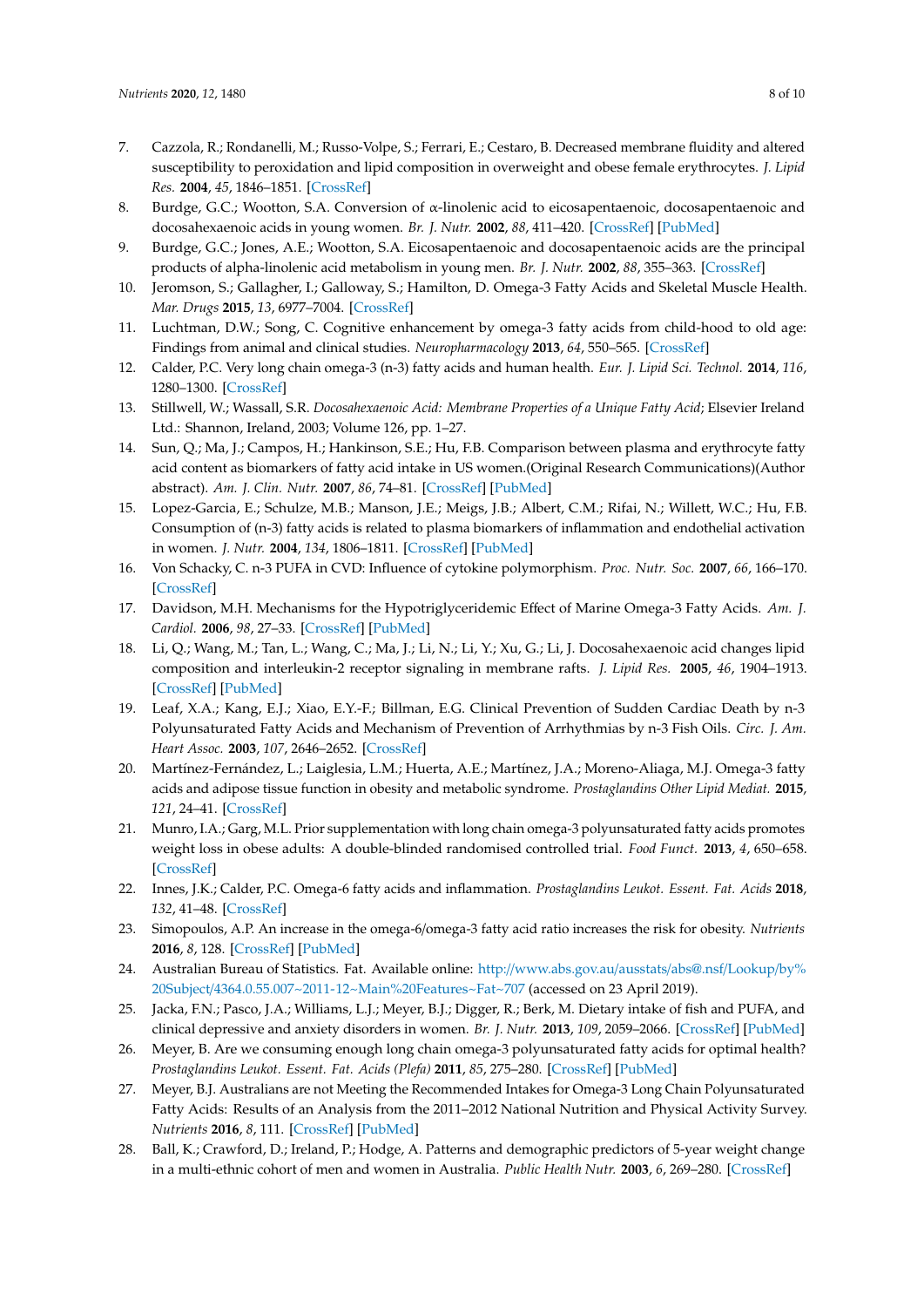- <span id="page-8-0"></span>29. Mishra, G.D.; Loxton, D.; Anderson, A.; Hockey, R.; Powers, J.; Brown, W.J.; Dobson, A.J.; Duffy, L.; Graves, A.; Harris, M.; et al. *Health and Wellbeing of Women Aged 18–23 in 2013 and 1996: Findings from the Australian Longitudinal Study on Women's Health*; Australian Government Department of Health: Canberra, Australia, 2015.
- <span id="page-8-1"></span>30. Sivayoganathan, D.; Maruthini, D.; Glanville, J.M.; Balen, A.H. Full investigation of patients with polycystic ovary syndrome (PCOS) presenting to four different clinical specialties reveals significant differences and undiagnosed morbidity. *Hum. Fertil.* **2011**, *14*, 261–265. [\[CrossRef\]](http://dx.doi.org/10.3109/14647273.2011.632058)
- <span id="page-8-2"></span>31. Childs, C.E.; Romeu-Nadal, M.; Burdge, G.C.; Calder, P.C. Gender differences in the n-3 fatty acid content of tissues. *Proc. Nutr. Soc.* **2008**, *67*, 19–27. [\[CrossRef\]](http://dx.doi.org/10.1017/S0029665108005983)
- <span id="page-8-3"></span>32. Giltay, E.J.; Gooren, L.J.; Toorians, A.W.; Katan, M.B.; Zock, P.L. Docosahexaenoic acid concentrations are higher in women than in men because of estrogenic effects. *Am. J. Clin. Nutr.* **2004**, *80*, 1167–1174. [\[CrossRef\]](http://dx.doi.org/10.1093/ajcn/80.5.1167)
- <span id="page-8-4"></span>33. Bakewell, L.; Burdge, G.C.; Calder, P.C. Polyunsaturated fatty acid concentrations in young men and women consuming their habitual diets. *Br. J. Nutr.* **2006**, *96*, 93–99. [\[CrossRef\]](http://dx.doi.org/10.1079/BJN20061801)
- <span id="page-8-5"></span>34. Brown, A.J.; Pang, E.; Roberts, D. Persistent changes in the fatty acid composition of erythrocyte membranes after moderate intake of n−3 polyunsaturated fatty acids: Study design implications. *Am. J. Clin. Nutr.* **1991**, *54*, 668–673. [\[CrossRef\]](http://dx.doi.org/10.1093/ajcn/54.4.668)
- <span id="page-8-16"></span>35. Harris, W.S.; Von Schacky, C. The Omega-3 Index: A new risk factor for death from coronary heart disease? *Prev. Med.* **2004**, *39*, 212–220. [\[CrossRef\]](http://dx.doi.org/10.1016/j.ypmed.2004.02.030) [\[PubMed\]](http://www.ncbi.nlm.nih.gov/pubmed/15208005)
- <span id="page-8-6"></span>36. Katan, M.; Deslypere, J.; Van Birgelen, A.; Penders, M.; Zegwaard, M. Kinetics of the incorporation of dietary fatty acids into serum cholesteryl esters, erythrocyte membranes, and adipose tissue: An 18-month controlled study. *J. Lipid Res.* **1997**, *38*, 2012–2022. [\[PubMed\]](http://www.ncbi.nlm.nih.gov/pubmed/9374124)
- <span id="page-8-7"></span>37. Burrows, T.; Collins, C.; Garg, M. Omega-3 index, obesity and insulin resistance in children. *Int. J. Pediatric Obes.* **2011**, *6*, e532–e539. [\[CrossRef\]](http://dx.doi.org/10.3109/17477166.2010.549489)
- <span id="page-8-8"></span>38. Cook, R.L.; O'Dwyer, N.J.; Donges, C.E.; Parker, H.M.; Cheng, H.L.; Steinbeck, K.S.; Cox, E.P.; Franklin, J.L.; Garg, M.L.; Rooney, K.B. Relationship between obesity and cognitive function in young women: The food, mood and mind study. *J. Obes.* **2017**, *2017*. [\[CrossRef\]](http://dx.doi.org/10.1155/2017/5923862) [\[PubMed\]](http://www.ncbi.nlm.nih.gov/pubmed/29291133)
- <span id="page-8-9"></span>39. Young, I.; Parker, H.M.; Rangan, A.; Prvan, T.; Cook, R.L.; Donges, C.E.; Steinbeck, K.S.; O'Dwyer, N.J.; Cheng, H.L.; Franklin, J.L. Association between haem and non-haem iron intake and serum ferritin in healthy young women. *Nutrients* **2018**, *10*, 81. [\[CrossRef\]](http://dx.doi.org/10.3390/nu10010081)
- <span id="page-8-10"></span>40. World Health Organisation. Mean Body Mass Index (BMI). Available online: https://[www.who.int](https://www.who.int/gho/ncd/risk_factors/bmi_text/en/)/gho/ncd/ [risk\\_factors](https://www.who.int/gho/ncd/risk_factors/bmi_text/en/)/bmi\_text/en/ (accessed on 16 November 2019).
- <span id="page-8-11"></span>41. Delbridge, E.; Proietto, J. State of the science: VLED (Very Low Energy Diet) for obesity. *Asia Pac. J. Clin. Nutr.* **2006**, *15*, 49.
- <span id="page-8-12"></span>42. Schofield, W.N.; Schofield, C.; James, W.P.T. *Basal Metabolic Rate: Review and Prediction, Together with an Annotated Bibliography of Source Material*; Libbey: London, UK, 1985.
- <span id="page-8-13"></span>43. Morley, J.J.; Kushner, I. Serum C-Reactive Protein Levels in Disease. *Ann. N. Y. Acad. Sci.* **1982**, *389*, 406–418. [\[CrossRef\]](http://dx.doi.org/10.1111/j.1749-6632.1982.tb22153.x)
- <span id="page-8-14"></span>44. Alberti, K.G.M.M.; Zimmet, P.; Shaw, J. Metabolic syndrome—A new world-wide definition. A consensus statement from the international diabetes federation. *Diabet. Med.* **2006**, *23*, 469–480. [\[CrossRef\]](http://dx.doi.org/10.1111/j.1464-5491.2006.01858.x)
- <span id="page-8-15"></span>45. Ferguson, J.J.; Veysey, M.; Lucock, M.; Niblett, S.; King, K.; MacDonald-Wicks, L.; Garg, M.L. Association between omega-3 index and blood lipids in older Australians. *J. Nutr. Biochem.* **2016**, *27*, 233–240. [\[CrossRef\]](http://dx.doi.org/10.1016/j.jnutbio.2015.09.010)
- <span id="page-8-17"></span>46. Harris, W.S. The omega-3 index as a risk factor for coronary heart disease. *Am. J. Clin. Nutr.* **2008**, *87*, 1997S–2002S. [\[CrossRef\]](http://dx.doi.org/10.1093/ajcn/87.6.1997S)
- <span id="page-8-18"></span>47. Cancer Council Victoria. Dietary Questionnaires. Available online: http://[www.cancervic.org.au](http://www.cancervic.org.au/aboutour/research/epidemiology/nutritional_assessment_services)/aboutour/ research/epidemiology/[nutritional\\_assessment\\_services](http://www.cancervic.org.au/aboutour/research/epidemiology/nutritional_assessment_services) (accessed on 11 September 2017).
- <span id="page-8-19"></span>48. Ambrosini, G.; Mackerras, D.; De Klerk, N.; Musk, A. Comparison of an Australian food-frequency questionnaire with diet records: Implications for nutrition surveillance. *Public Health Nutr.* **2003**, *6*, 415–422. [\[CrossRef\]](http://dx.doi.org/10.1079/PHN2002434) [\[PubMed\]](http://www.ncbi.nlm.nih.gov/pubmed/12795831)
- <span id="page-8-20"></span>49. Australian Department of Health. The Australian Guide to Helathy Eating. Available online: http://www.health.gov.au/internet/publications/publishing.nsf/Content/[nhsc-guidelines~aus-guide](http://www.health.gov.au/internet/publications/publishing.nsf/Content/nhsc-guidelines~aus-guide-healthy-eating)[healthy-eating](http://www.health.gov.au/internet/publications/publishing.nsf/Content/nhsc-guidelines~aus-guide-healthy-eating) (accessed on 24 November 2019).
- <span id="page-8-21"></span>50. Willett, W.C.; Howe, G.R.; Kushi, L.H. Adjustment for total energy intake in epidemiologic studies. *Am. J. Clin. Nutr.* **1997**, *65*, 1220S–1228S. [\[CrossRef\]](http://dx.doi.org/10.1093/ajcn/65.4.1220S) [\[PubMed\]](http://www.ncbi.nlm.nih.gov/pubmed/9094926)